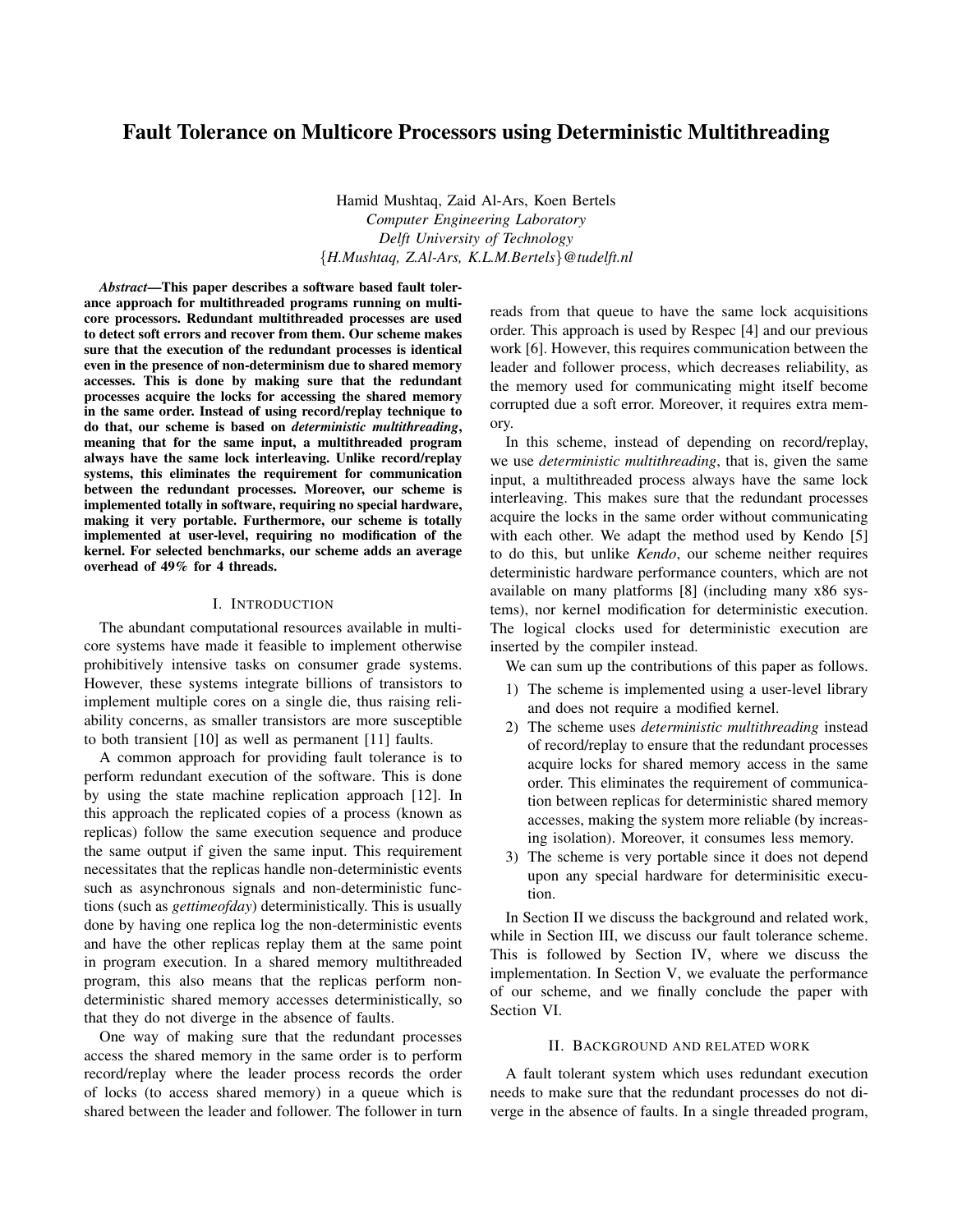in the absence of any fault, the only possible causes of divergence among the replicas can be non-deterministic functions (such as *gettimeofday*) or asynchronous signals/interrupts.

However, in multithreaded programs running on multicore processors, there is one more source of non-determinism, which is shared memory accesses. These accesses are much more frequent than interrupts or signals. Therefore, efficient deterministic execution of replicas in such systems is much more difficult to achieve.

One method to ensure redundant processes access shared memory in the same order is record/replay. Both software and hardware methods exist for that purpose. An example of hardware approach is Karma [14] which intercepts the cache coherence protocols to record inter-processor data dependencies and later use these recorded data dependencies to replay. Respec [4] is a software-based method. It logs the ordering of acquisition and release of synchronization objects, such as mutexes, to make replicas acquire the synchronization objects in the same order. It also performs checkpoint/rollback to perform recovery.

The disadvantage of employing record/replay for deterministic shared memory accesses is that it requires communication between the replicas, making the fault tolerant scheme less reliable as the shared memory used for communication can itself become corrupted by one of the replicas. Moreover it requires extra memory.

To eliminate this communication and memory requirement, we can employ *deterministic multithreading*, where a multithreaded process have always the same memory interleaving for the same input. The ideal situation would be to make a multithreaded program deterministic even in the presence of race conditions, that is, provide *strong determinism*. This is not possible to do efficiently with software alone though. One can use a relaxed memory model where every thread writes to its own private memory, while data to shared memory is committed only at intervals. However, stopping threads regularly for committing to shared memory degrades performance as demonstrated by CoreDet [1], which has a maximum overhead of 11x for 8 cores. We can reduce the amount of committing to the shared memory by only committing at synchronization points such as locks, barriers or thread creation. This approach is taken by DTHREADS [7]. Here one can still imagine the slowdown in case of applications with high lock frequencies. Moreover, since in this case committing to the shared memory is done less frequently, more data has to be committed, thus also making it slow for applications with high memory usage. This is why hardware approaches have been proposed to increase efficiency of deterministic execution. An example of such approach is Calvin [3], which uses the same concept as *CoreDet* for deterministic execution but make use of a special hardware for that purpose.

Since performing deterministic execution in software alone is inefficient, one can relax the requirements to im-



Figure 1. Block diagram of our fault tolerance scheme prove efficiency. For example, Kendo [5] does this by only supporting deterministic execution for well written programs that protect every shared memory access through locks. In other words, it supports deterministic execution only for programs without race conditions. The authors of *Kendo* call it *Weak Determinism*. Considering the fact that most well written programs are race free and there exist tools to detect race conditions, such as Valgrind [15], *Weak Determinism* is sufficient for most well written multithreaded programs.

The basic idea of *Kendo* is that it uses logical clocks for each thread to determine when a thread will acquire a lock. The thread with the least value of logical clock gets the lock. Though being quite efficient, *Kendo* still suffers from portability problems. First of all, it requires deterministic hardware performance counters for counting logical clocks. Many popular platforms (including many x86 platforms) do not have any hardware performance counters that are deterministic [8]. Secondly, *Kendo* needs modification of the kernel to allow reading from the hardware performance counters.

#### III. FAULT TOLERANCE SCHEME

Our fault tolerant scheme is intended to reduce probability of failures in the presence of transient faults. The block diagram of our fault tolerance scheme is shown in Figure 1.

Initially, the leader process (which is the original process highlighted in the figure) creates the watchdog and follower processes. The follower process is identical to the leader process and follows the same execution path. The execution is divided into time slices known as epochs. An epoch starts and ends at a program barrier. At the end of each epoch, the memories of the leader and follower processes are compared. If no divergence is found, a checkpoint is taken and output to files or screen is committed. The previous checkpoint is also deleted. The checkpoint is basically a suspended process which is identical to the leader process at the time the checkpoint is taken. If a divergence is found at the end of an epoch, execution is restarted from the last checkpoint by resuming the checkpoint process and killing the leader and follower processes. This can also happen inside an epoch, if the follower sees that the parameters of system calls logged by the leader do not match those read by the follower, in which case it signals the leader process to restart execution from the last checkpoint. When the checkpoint process starts, it becomes the leader and creates its own follower. The watchdog process is used to detect timeout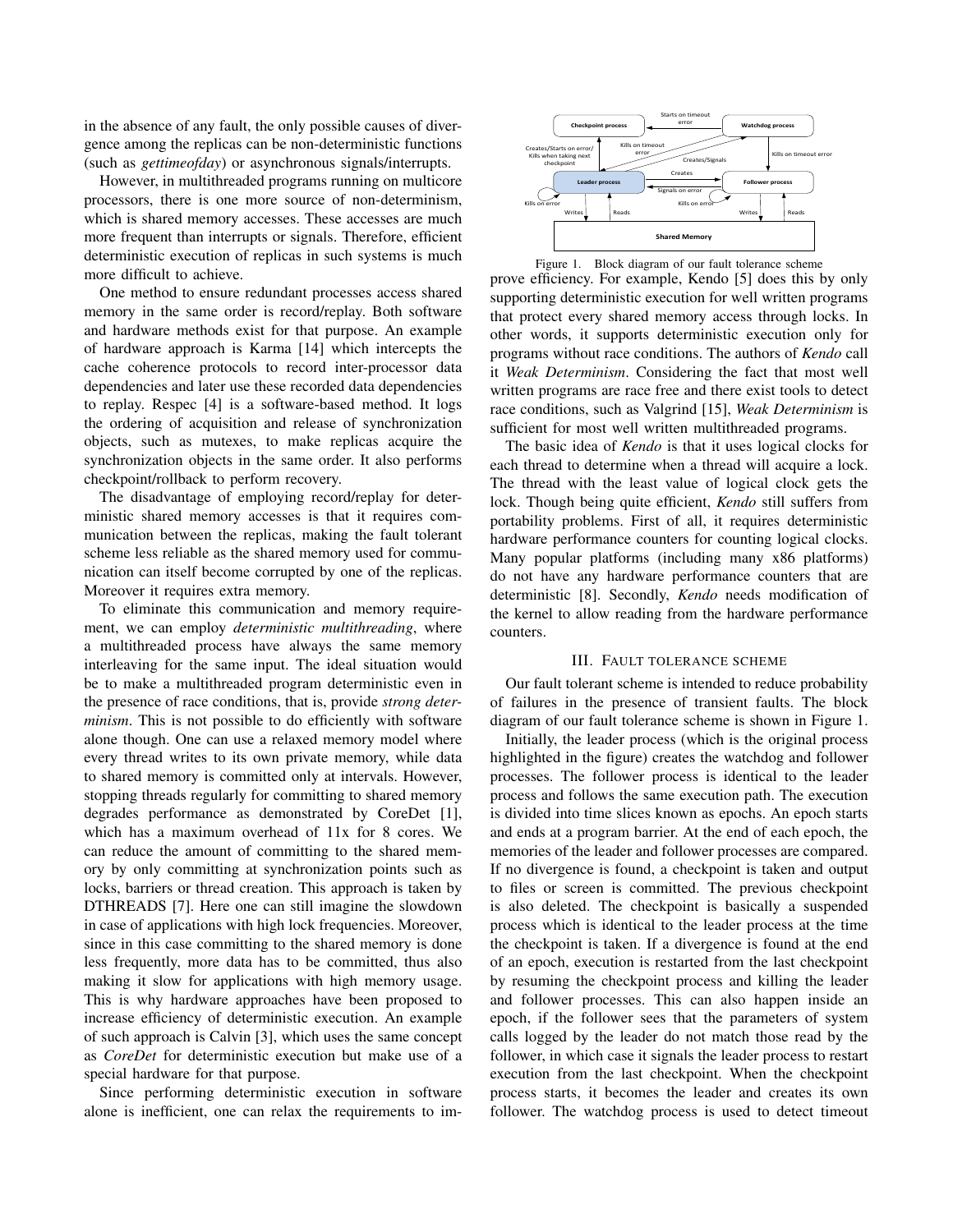

Figure 2. Steps used by our fault tolerance scheme

errors and recover from them. This is done by having the watchdog process signal the checkpoint process to start on a timeout error.

The approach used in this paper is different from *Respec* and our previous work [6] in the way it makes sure that leader and follower processes are identical in the presence of non-deterministic shared memory accesses. While *Respec* and our previous work used the record/replay technique, where the leader logs the synchronization operations (to access shared memory) in a queue which is then read by the follower to have the same order of synchronization operations, in this paper, we use *deterministic multithreading*, which does not require such type of communication, thus improving isolation and fault tolerance. The difference in these two approaches is illustrated in Figure 2. Note that in this approach, we still use shared memory between leader and follower, but only to log results from non-deterministic functions and type, input parameters and results of system calls, besides using it for memory comparison at the end of epochs for error checking.

At this moment, our fault tolerance scheme does not work with programs that use inter process communication (through pipes and shared memory for example). The only form of I/O allowed is disk I/O and screen output. Moreover, our scheme assumes that there are no data races in the program. Lastly, we have not added functionality to handle asynchronous signals. However, this functionality can be added for user space by handling asynchronous signals at synchronous points, such as system calls, as done by Scribe [13].

## IV. IMPLEMENTATION

In this section, we discuss the implementation of our fault tolerance scheme. We start by Section IV-A, where we discuss how deterministic execution of the replicas is performed. This is followed by Section IV-B which discusses error detection. Finally in Section IV-C, we discuss our recovery mechanism.

### *A. Deterministic execution*

For deterministic execution, we need to ensure that replicas use the same memory addresses. We also need to ensure determinism in the presence of non-deterministic functions and shared memory accesses. Moreover, we need to make sure that the leader and follower processes use the same memory addresses. For this we need to have a deterministic memory allocation scheme. Finally we also need to make sure that we have deterministic I/O. Below we discuss how we handle these issues.

*1) Replica creation:* Our library assumes that threads in the application are created once at the start of the application. Therefore, we create the follower process at point in the code where the threads are created. For this purpose, we replace the *pthread create* function with our own to make sure the threads of the replicas use the same memory addresses. More detail on this can be found in [6].

*2) Memory allocation:* We implement our own memory allocation functions to allocate memory deterministically. Our implementation replaces the locks in the original memory allocation functions with our own deterministic locks. The variables used by our library (not related to original program execution) to perform deterministic execution, may have different values for the leader and follower processes, for example, the flag used to distinguish the leader process from the follower process. For these variables, we use a separate memory, which is allocated with the *mmap* system call. This memory is not compared for error detection.

*3) Deterministic shared memory accesses:* We use Kendo's algorithm to perform deterministic execution. However, unlike *Kendo* which requires deterministic hardware performance counters, which are not available on many platforms, we insert code to update logical clocks at compile time. This also means that we do not need to modify the kernel which is required by *Kendo* to read from performance counters. Figure 3 shows the point of compilation where our compiler pass executes, which is between the point where the LLVM IR (Intermediate Representation) code is translated to the final binary code by the LLVM backend.

The unit of our logical clock is one instruction. For instructions which take more than one clock cycles, the logical clock is updated according to the approximate number of clock cycles they take.

The Kendo's method of acquiring locks deterministically works by giving lock to the thread with the minimum clock first. So basically our purpose is not only to reduce the code that updates the clocks but also to update the clocks as soon as possible, so that logical clock of the thread waiting for a lock becomes minimum more quickly. In fact, at compile time it is possible to increment the clock even before some instructions are executed, since at compile time we can count the number of instructions. Therefore in all optimizations we apply, besides trying to reduce the clock update overhead, we also try to increment the clock as soon as possible. Without any optimization, we update the clock at start of each of the basic block of LLVM IR. If there is a function call inside that block, we split that block, such that each block either contains no function call or starts and ends with a function call. Then we update the clock at the top of each block if that block contains no function calls, otherwise we update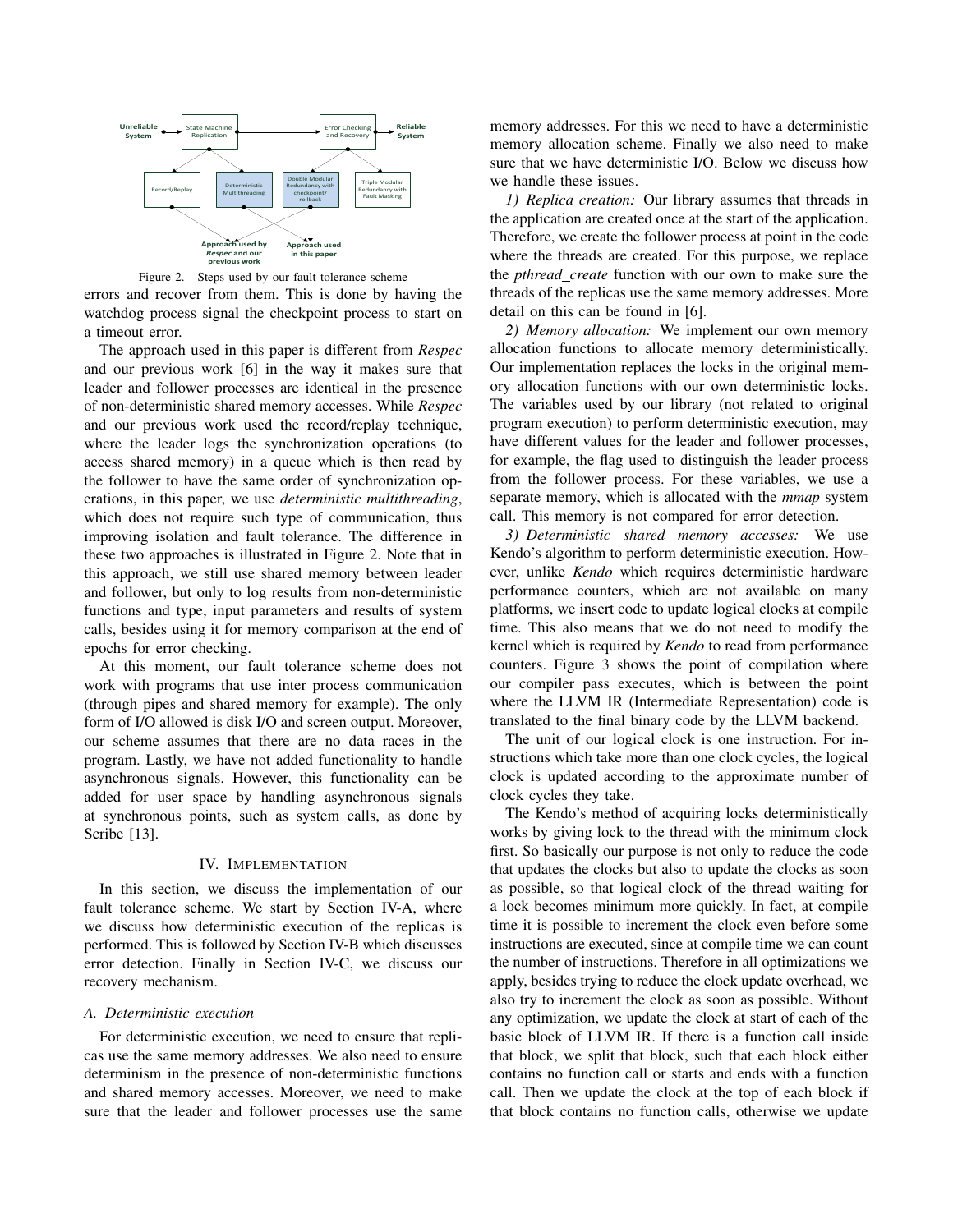

Figure 3. Our tool modifies the LLVM IR code by inserting code for updating logical clocks, used for *deterministic multithreading*

the clocks in between the function calls. By splitting blocks in such a way, we can more easily apply optimizations.

We apply the following optimizations to reduce the logical clock updating overhead as well as reduce waiting time for threads waiting for a lock, by incrementing clocks ahead of time.

Optimization 1 (Function Clocking) As discussed previously, the sooner the clocks are updated, the better, and leaf functions (functions that do not call any function) with only one basic block are perfect candidates for such an optimization. Clocks can be removed from such functions and instead be added to the basic blocks calling such functions. Besides functions with only one blocks, our method also considers leaf functions with multiple blocks, given that there are no loops in such functions. If our pass sees that all possible paths taken by such a function do not differ by much, we calculate the mean value for all possible paths and use that mean value to update the clock. We call such leaf functions as *clocked functions*. By intuition, we can judge that it is also possible to clock functions which call only *clocked functions*. In this way, we can even clock functions which are not necessarily leaf functions.

Optimization 2 (Conditional Blocks Optimization) This optimization is based on the principle that if a block has two or more successors, given that those successors are not merge nodes, we can make the successor with the least clock zero and subtract its original value from all its siblings, while also adding its original clock to the parent block. Another principle of this optimization is that if all predecessors of a merge block have that merge block as their only successor, the clocks could be shifted from the merge node to them. It should be noted that after having parsed all the blocks of a function and applying this optimization, if it is still possible to apply this optimization once more, it is applied.

Optimization 3 (Averaging of Clock) This optimization is based on the fact that paths emanating from a block in a function could be matching close together in total clock values. One can imagine it as a specialized case of *Function Clocking*. For *Function Clocking*, we just considered the paths emanating from the entry block, but here we also check for paths besides the entry block. When forming paths for a block, we only consider blocks dominated by it (execution must pass through the dominating block to reach its dominated blocks). We also make sure there are no loops or unclocked functions in such paths. If we find such a block in a function, we remove clocks from all the blocks in the averaged path and assign the mean clock value to that block.

Optimization 4 (Loops Optimization) This optimization considers the fact that loops are often executed multiple times. So for example, if you have a *for* loop, the increment operation will take place just before the next iteration. Therefore we check for back edges and if we see that the clock of the block from which the backedge is originating is less that a certain threshold value and is also less than the clock of the block it is jumping to, we merge its clock value to that block's clock and remove clock updating code from it.

*4) System Calls, Non-deterministic functions and I/O:* We use LD PRELOAD to preload the system call wrappers found in *glibc* with our own version which perform logging of type, input parameters and output of the system calls. Type and input parameters are then read by the follower for error detection, while the output logged by the leader is used directly by the follower, instead of actually executing the system call. Working only with user-space wrappers of system calls is possible, because most of the system calls are usually called through their user-space wrapper functions. This method will not work however, if for example, a system call is made without using the wrapper function, for example, by using inline assembly. So, with our library, the programmer needs to make sure to not make a system call directly. Since the glibc library sometimes also make system calls directly, for example, by making the *clone* system call in *pthread create* function, we provide our version of *pthread create*. We also provide our own version of nondeterministic functions such as *rand* and preload them using LD PRELOAD. Follower uses the output logged by the leader for such functions. Each system call is protected by a deterministic lock to make sure that system calls occur in the same order in the replicas. For the system call *mmap*, which modifies the address space of the process, we take a special approach. The follower still uses the returned addressed by the leader, but use it as a parameter combined with *MAP FIXED* flag to call the *mmap* function, to ensure that the follower uses the same memory addresses as the leader.

For I/O, our library allows deterministic I/O for sequential file access and screen write. Write to a file or screen is only performed after making sure that no error occurred during an epoch. For that purpose, no output is committed during an epoch. Instead it is buffered. Our library overrides the *write* and *read* system call wrappers to allow buffering of the data. The buffers are committed at the end of an epoch after comparing the buffer contents of the leader and follower by using hash-sums. For this purpose, each file opened for writing is allocated a special buffer. It is important that addresses of these buffers are the same for the leader and follower process. For this purpose, we use a deterministic memory allocation scheme like the one described in Section IV-A2. For sequential file reading, the file offset value is saved at the end of each epoch, so that the file can be rewinded to the previous value in case of rollback.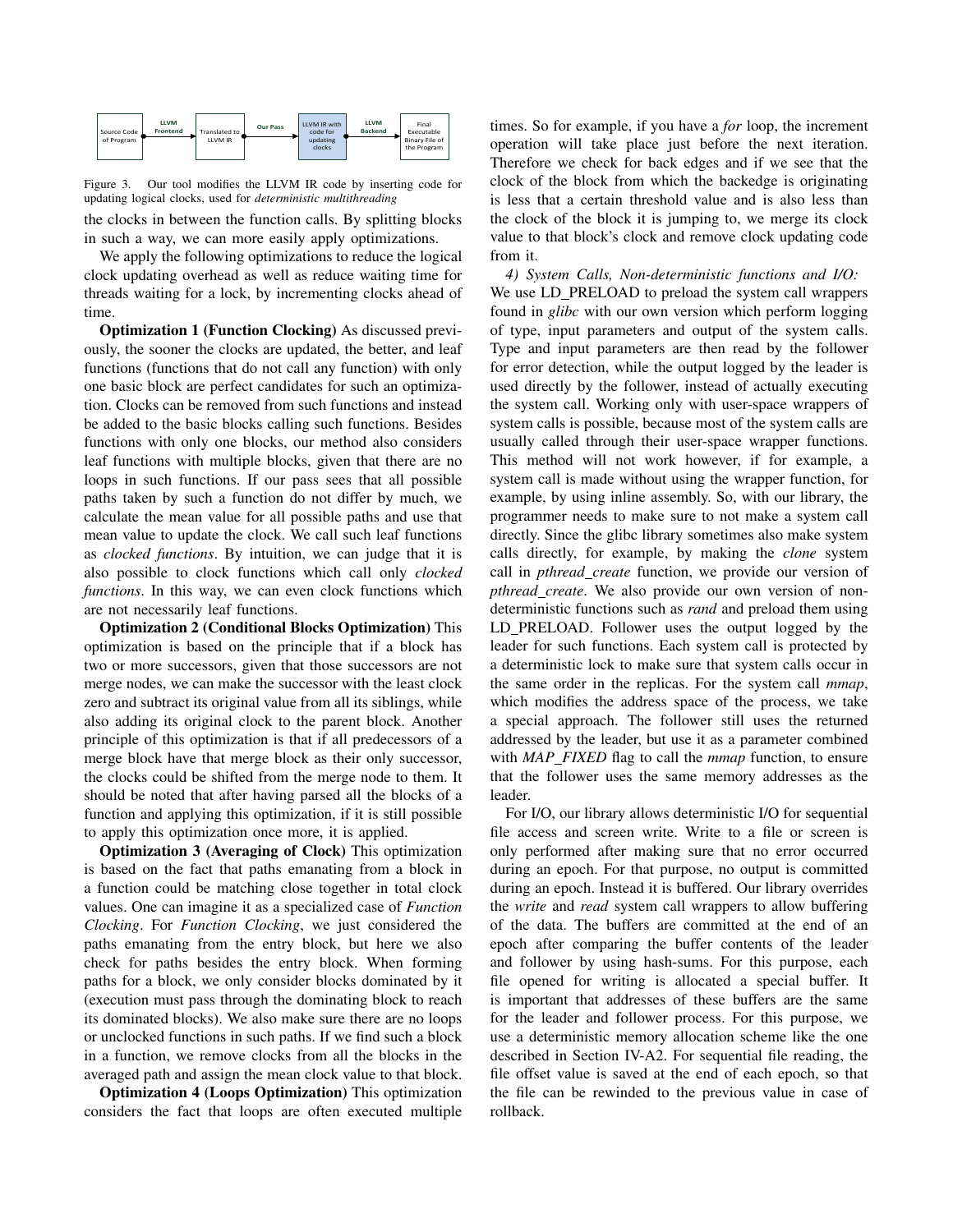# *B. Error detection*

At regular intervals of 1 second, known as epochs, dirtied (modified) memory pages of the leader and follower processes are compared. However, the epoch time is reduced to 100 ms if a file or screen output occurs during the epoch. Instead of comparing each memory one by one, the leader and follower processes calculate hash-sums of the dirtied (modified) memory pages, which are then compared. If a discrepancy is found, a fault is detected.

The comparison is made even faster by assigning each thread to calculate hash-sum of different portions of the memory. The leader keeps its hash-sums in shared memory so that the follower can read it from there for comparison. We perform memory comparison at barriers which are already found in the program rather than stopping and creating a barrier. This improves the performance, as threads already wait for each other at barriers. Otherwise we create barriers at system call points if necessary (at the end of an epoch that is).

Since our scheme runs at the user level, we cannot note down dirtied pages while handling page faults (from the kernel), the way *Respec* does, which is the most efficient method possible. Therefore, we take special steps to improve its performance. At start of each epoch, we give only read access to allocated memory pages. Whenever a page is accessed for writing, the OS sends a signal to the accessing thread. In the signal handler, the address of the memory page is noted down and both read and write accesses are given to that memory page. In this way, we only need to compare the dirtied memory pages at the end of an epoch. Sending signals on each memory page access violation can slow down execution. Therefore, to reduce the number of such signals, we exploit the concept of spatial locality of data and segmented memory into multiple pages. A write on any part of a read protected segment of N pages is handled by giving write access to all the N pages in that segment.

Some functions, like that for comparing memories, change the stacks differently for the leader and follower threads. For those purposes, we switch to a temporary stack, so that the original stack remains unaltered from such functions.

The watchdog process is used to detect and recover from timeout errors. Details can be found in [6].

## *C. Recovery*

As discussed previously, for fault recovery, we use checkpoint/rollback. Whenever the leader takes a checkpoint, it kills the previous checkpoint. If the leader process detects an error, or the watchdog process detects a hang, a signal is sent to the last checkpoint process, so that the checkpoint process can start execution. The leader and its follower are killed at that point. The checkpoint process then assumes the role of the leader and forks its own follower. It also creates a new checkpoint. Checkpoints are taken only at barrier points. For creating a multithreaded follower, we have implemented a



Benchmark Figure 4. Overhead of our Fault Tolerance Scheme

special *multithreaded fork* function that replicates the leader process to create the follower. More detail on this can be found in [6].

### V. PERFORMANCE EVALUATION

We selected 5 benchmarks, 1 from the PARSEC [2] and 4 from the SPLASH-2 [9] benchmark sets. We ran all our benchmarks on an 8 core (dual socket with 2 quad cores), 2.67 GHz Intel Xeon processor with 32GB of RAM. All programs were compiled with maximum optimization enabled (level -O4 for clang/llvm). All benchmarks were run with 4 threads, meaning we had 8 threads overall for the 2 redundant processes.

### *A. Results*

The results are shown in Table I. In this table, by *Redundant Exec*, we mean results obtained by allowing the leader and follower processes execute freely, without any deterministic execution and fault tolerance, while *Deterministic Exec* overhead is the overhead with deterministic execution only, whereas *Overall Exec* overhead includes all the components of our fault tolerance scheme. For overall execution, the results are shown with memory grouping size of 4. Figure 4 shows the different overheads separately. The epoch overhead here represents overhead of checkpointing, signals for noting dirtied (modified) memory pages and watchdog process. For benchmarks with high lock frequencies (*Fluidanimate* and *Radiosity*), the overhead of deterministic execution is expectedly quite large, whereas for *Ocean*, which has high memory usage, epoch overhead is the most. This is because for *Ocean*, large number of signals are received when memory pages are modified during an epoch.

### *B. Deterministic execution overhead*

Figure 5 shows the deterministic execution performance improvement that we get by applying optimizations on the compiler pass that inserts code to update the logical clocks. The lower portion of the bars (in white color) in Figure 5 shows the overhead of deterministic execution with the optimizations, while the upper portion (in blue color) shows the additional overhead when optimizations are not applied.